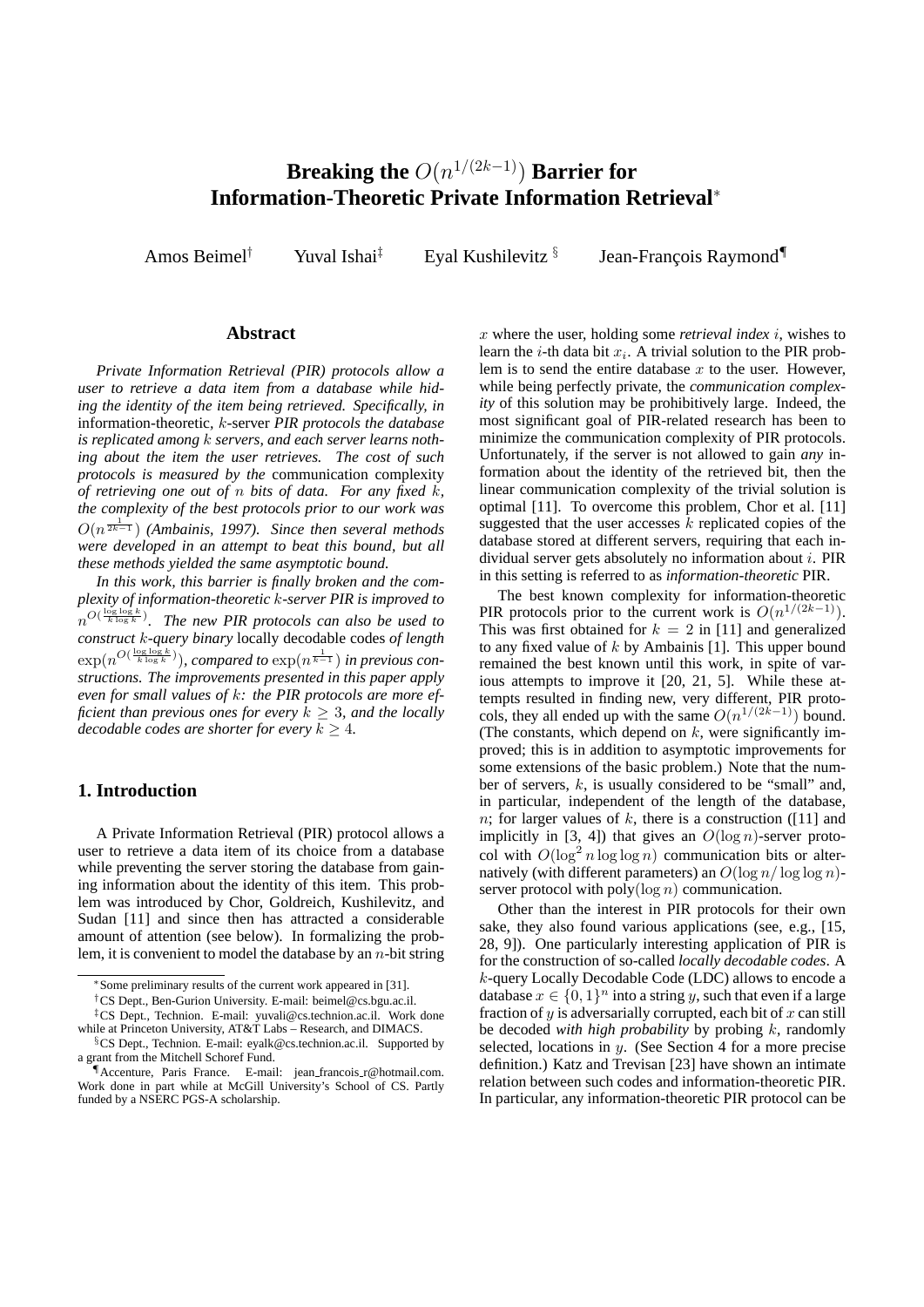converted into an LDC of related efficiency. The best previously known upper bound on the length of a k-query *binary* LDC was  $m(n) = 2^{O(n^{1/(k-1)})}$ . This bound was obtained from PIR protocols with a single answer bit per server.

**Our results.** We improve over the previous upper bounds for information-theoretic PIR and LDC. Our main contribution is a k-server PIR protocol whose communication complexity is  $O(n^{\frac{c \log \log k}{k \log k}})$  for some constant c. (More specifically, our analysis shows that  $c = 2$  can be used for every  $k > 3$ .) This protocol can be transformed in a *generic* way [18, 23] into a k-query binary LDC of length  $\exp(n^{\frac{c' \log \log k}{k \log k}})$ . However, we also provide a direct construction which is significantly better for small values of  $k$ . Our protocol is recursive and its analysis is obtained via the solution of a certain recurrence. As mentioned, the most interesting values of  $k$  are small ones. Hence, for several such values, we present in Figure 1 an analysis of the communication complexity where the exponent is determined exactly. The results in this figure show that our bounds are better than the previous ones for values which are as small as  $k = 3$  for the case of PIR and  $k = 4$  for the case of LDC.

|          | communication<br>of k-server PIR |                  | length of $k$ -query<br>binary LDC |                   |
|----------|----------------------------------|------------------|------------------------------------|-------------------|
| $\kappa$ | previous                         | new              | previous                           | new               |
|          | $O(n^{1/3})$                     |                  | $2^{\mathcal{O}(n)}$               |                   |
| 3        | $O(n^{1/5})$                     | $O(n^{1/5.25})$  | $2^{O(n^{1/2})}$                   |                   |
| 4        | $O(n^{1/7})$                     | $O(n^{1/7.87})$  | $2^{O(n^{1/3})}$                   | $2^{O(n^{3/10})}$ |
|          | $O(n^{1/9})$                     | $O(n^{1/10.83})$ | $2^{O(n^{1/4})}$                   | $2^{O(n^{1/5})}$  |
| 6        | $O(n^{1/11})$                    | $O(n^{1/13.78})$ | $2^{O(n^{1/5})}$                   | $2^{O(n^{1/7})}$  |

**Figure 1. Upper bounds for small values of** k**.**

**Techniques.** Our construction borrows some ideas from previous work on PIR. These include the idea of representing the database using polynomials (as in [11, 2] and especially [5]), the notion of "blocks" from [20], and the idea of recursively retrieving bits from the servers' answers (instead of sending the whole answers) as a way to reduce communication. Recursion was used previously in PIR protocols [1, 10, 25]; however, our recursion is somewhat more sophisticated. Assume that we have a PIR protocol  $P$  with the following three properties:

- The queries are short, however, the answers are long.
- The user only needs few bits from each answer.<sup>1</sup>
- There is an overlap between the answers that different servers send to the user. More precisely, each answer consists of several sub-answers and each sub-answer is known to several servers.

This protocol leads to a recursive protocol  $\mathcal{P}'$  as follows: The user sends its queries as in  $P$ , and each server computes its answer. However, the servers do not send their long answers to the user; instead the user and each subset of servers that hold a common sub-answer execute a PIR protocol in which the user retrieves the bits it needs from this sub-answer. The difficulty of constructing an appropriate protocol  $P$ , to be used in the recursion, is in the somewhat contradicting goals of the above description. On one hand, we want the number of sub-answers and their size to be as small as possible. On the other hand, we want the "replication" (i.e., the overlap between sub-answers) to be as large as possible. Organizing the answers appropriately into subanswers with good parameters according to the paradigm suggested above does not seem to be straightforward. Most of the technical work in this paper shows, in a sense, how to construct a protocol  $P$  with such properties.

**Related work.** Several extensions of the basic PIR model were studied. These include extensions to  $t$ -private protocols, in which the user is protected against collusions of up to t servers  $[11, 20, 5]$ ; extensions which protect the servers holding the database (in addition to the user), termed symmetric PIR (SPIR) [17, 29]; and other extensions [30, 16, 13, 6, 9, 7]. PIR was also studied in a *computational* setting where privacy should only hold against computationally bounded servers; computational PIR was studied in both the multi-server setting [10] and a single server setting [25, 27, 32, 8, 26, 14, 24]. In contrast to information-theoretic PIR, computational PIR protocols with sublinear communication exist even in the singleserver case (under standard cryptographic assumptions).

From a practical point of view, single-server PIR protocols are preferable to multi-server ones for obvious reasons: they avoid the need to maintain replicated copies of the database or to compromise the user's privacy against several colluding servers. Moreover, single-server protocols from the literature obtain better asymptotic communication complexity than information-theoretic protocols with a constant number of servers. However, for typical reallife parameters the known single-server protocols are less efficient than known multi-server (even 2-server) protocols. Furthermore, single-server protocols have some *inherent* limitations which can only be avoided in a multiserver setting. For instance, it is impossible for a (sublinearcommunication) single-server PIR protocol to have very short queries (say,  $O(\log n)$  bits long) sent from the user to the server, or very short answers (say, one bit long) sent in return. These two extreme types of protocols, which can be realized in the information-theoretic setting, have various applications [13, 6]. Finally, the close relation between information-theoretic PIR and locally decodable codes [23] further motivates the study of PIR in this setting.

No strong general lower bounds on PIR are known. Mann [27] obtained a constant-factor improvement over the trivial  $\log_2 n$  bound, for any constant k. In the 2-server case, much stronger lower bounds can be shown under the restriction that the user reconstructs  $x_i$  by computing the exclusive-or of a *constant* number of bits sent by the

<sup>&</sup>lt;sup>1</sup>The user cannot reveal to the servers which bits it needs since this information might disclose the index  $i$  it is interested in.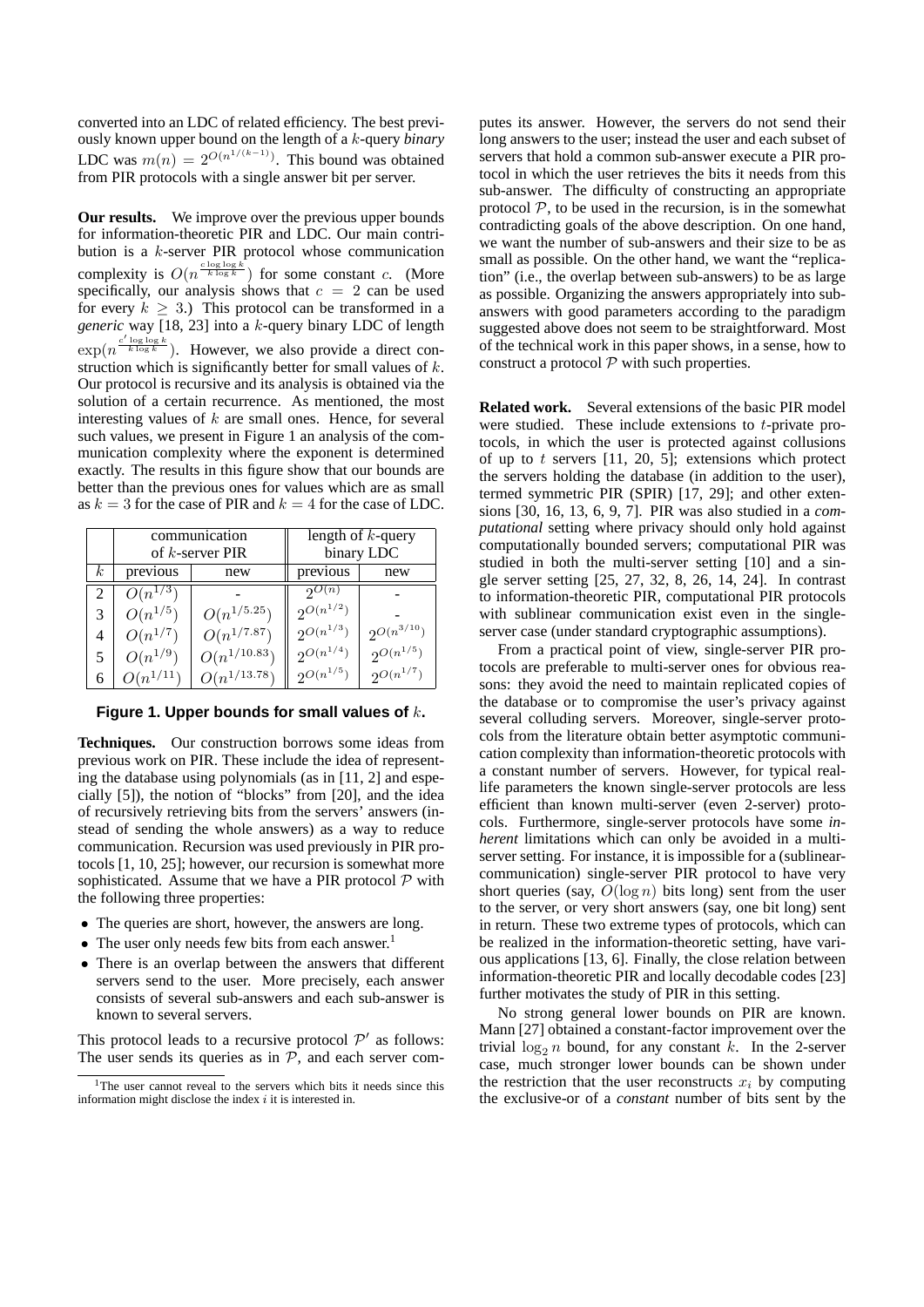servers [19]. Other lower bounds for restricted PIR protocols are given by Itoh [22]. Lower bounds for locally decodable codes appear in [23, 12]. These results still leave an exponential gap between known upper bounds and lower bounds in the general (unrestricted) case.

**Organization.** In Section 2 we provide some necessary definitions. In Section 3 we describe a concrete PIR protocol with the promised complexity. In Section 4 we describe PIR protocols with short answers and their applications to locally-decodable codes. In Section 5 we describe an abstract framework which generalizes the concrete protocol. Finally, in Appendix A we give a high-level description of our protocol explaining why it saves communication.

## **2. Preliminaries**

We use in our protocols multivariate polynomials. By default, all polynomials are over GF(2). Variables of such polynomials are denoted with capital letters, e.g.,  $Z_h$ ; assignments to these variables are in small letters, e.g.,  $z_h$ . The term *degree-*d polynomial refers to a polynomial whose *total* degree is *at most* d. For an integer t, [t] denotes the set  $\{1, \ldots, t\}$ . Finally,  $\log r$  should be read as  $\log_2 r$ .

A k-server PIR protocol involves k servers  $S_1, \ldots, S_k$ , each holding the same  $n$ -bit string  $x$  (the database), and a user U who knows n and wants to retrieve some bit  $x_i, i \in$ [n], without revealing i. We restrict our attention to *oneround*, 1-private, information-theoretic PIR protocols.

**Definition 2.1 (PIR)** *A PIR protocol is a triplet of algorithms*  $P = (Q, A, C)$ *. At the beginning of the protocol, the user*  $U$  *invokes*  $Q(k, n, i)$  *to pick a (randomized) k*-tuple of queries (q1, q2, . . . , qk)*, along with an auxiliary information string* aux. It sends each server  $S_j$  the query  $q_j$  and *keeps* aux *for a later use. Each server* S<sup>j</sup> *responds with an* answer  $a_j = A(k, j, x, q_j)$ *. (We can assume without loss of generality that the servers are deterministic; hence, each answer is a* function *of the query and the database.) Finally,* U *computes its output by applying the reconstruction algorithm*  $C(k, n, a_1, \ldots, a_k, \text{aux})$ *. We view the number of servers* k *as constant, and require all algorithms to be efficient in the data length* n*. A protocol* P *restricted to a fixed* k *will be referred to as a* k-server *protocol. A protocol as above should satisfy the following requirements:*

**Correctness.** *For any*  $k, n, x \in \{0, 1\}^n$  *and*  $i \in [n]$ *, the user outputs the correct value of*  $x_i$  *with probability 1 (where the probability is over the randomness of* Q*).*

**Privacy.** *Each server learns no information about* i*. Formally, for any*  $k, n, i_1, i_2 \in [n]$ *, and server*  $j \in [k]$ *, the distributions*  $Q_i(k, n, i_1)$  *and*  $Q_i(k, n, i_2)$  *are identical, where* Q<sup>j</sup> *denotes the* j*-th output of* Q*.*

The *communication complexity* of a PIR protocol  $P$ , denoted  $C_{\mathcal{P}}(n, k)$ , is a function of k and n measuring the total number of bits communicated between the user  $U$  and

the k servers maximized over all choices of  $x \in \{0,1\}^n$ ,  $i \in [n]$ , and random inputs. The *query length* of  $P$ , denoted  $Q_{\mathcal{P}}(n, k)$ , is the maximal number of bits sent from U to any single server, and the *answer length*, denoted  $A_{\mathcal{P}}(n, k)$ , is the maximal number of answer bits sent by any server.

Finally, we say that a PIR protocol  $P$  is *linear* (over  $GF(2)$ ) if U recovers  $x_i$  by taking the exclusive-or of some subset of the answer bits determined by aux. All protocols constructed in this work are linear.

## **3. A Concrete Protocol**

We present below a PIR protocol that achieves the desired upper bound. It builds upon several ideas that are borrowed from [20, 5]; however, for self containment, the presentation assumes no knowledge of these works.

The protocol is based on representing the  $n$ -bit database x by a multivariate polynomial  $P_x(Z_1, \ldots, Z_m)$  over GF(2). The polynomial  $P_x$  will be defined in Section 3.1; for the time being we only describe its important features. In this representation we carefully control two parameters: the degree  $d$  and the number of variables  $m$  which is chosen such that  $m = \Theta(n^{1/d})$ .<sup>2</sup> The polynomial  $P_x$  represents x in the following sense: with every  $i \in [n]$  we associate a distinct assignment (also referred to as "encoding")  $E(i) \in \{0, 1\}^m$ ; the polynomial  $P_x$  satisfies

$$
\forall i \in [n], \quad P_x(E(i)) = x_i \tag{1}
$$

(we do not care about the value  $P_x(\vec{z})$  for assignments  $\vec{z}$ which are not of the form  $E(i)$ , for some i). Each coefficient of  $P_x$  is determined by x and hence each server  $S_i$  can compute it. The user  $U$ , on the other hand, does not know  $x$ . It has an index  $i$ , pointing to the bit from  $x$  it is interested in, and it can compute  $E(i)$ . Hence, the PIR problem is reduced to the problem of evaluating  $P_x(E(i))$  while keeping  $E(i)$  secret from each server. To this end, U chooses at random  $\vec{y}_1, \ldots, \vec{y}_k \in \{0, 1\}^m$  subject to the constraint

$$
E(i) = \sum_{j=1}^{k} \vec{y}_j
$$
 (2)

and sends to each server  $S_i$  all the  $\vec{y}$ 's except  $\vec{y}_i$ . Note that since each  $k - 1$  of the  $\vec{y}$ 's are uniformly and independently distributed, a single server can learn no information about *i*. The user's goal is to evaluate  $P_x(\sum_{j=1}^k \vec{y}_j)$  =  $P_x(E(i)) = x_i$ . (Each  $\vec{y}_j$  consists of m values  $y_{j,h}$ , for  $j \in [k], h \in [m]$ .) Equivalently, we can think of each variable  $Z_h$  of  $P_x$  as the sum of k variables:  $Z_h = \sum_{j=1}^k Y_{j,h}$ . The value  $P_x(E(i))$  is obtained by assigning the value  $y_{j,h}$ to each variable  $Y_{j,h}$ . Let  $Q_x$  be the polynomial obtained by viewing  $P_x$  as a polynomial in the variables  $\{Y_{j,h}\}_{h\in[k]}^{h\in[m]}$  $n∈[*m*]$ <br> $j∈[*k*]$ This is a degree- $d$  polynomial in  $mk$  variables. Consider

<sup>&</sup>lt;sup>2</sup>To be more precise  $m = \Theta(dn^{1/d})$ . As we treat d and k as constants, we will ignore constants depending on  $\hat{d}$  and  $k$  throughout the paper.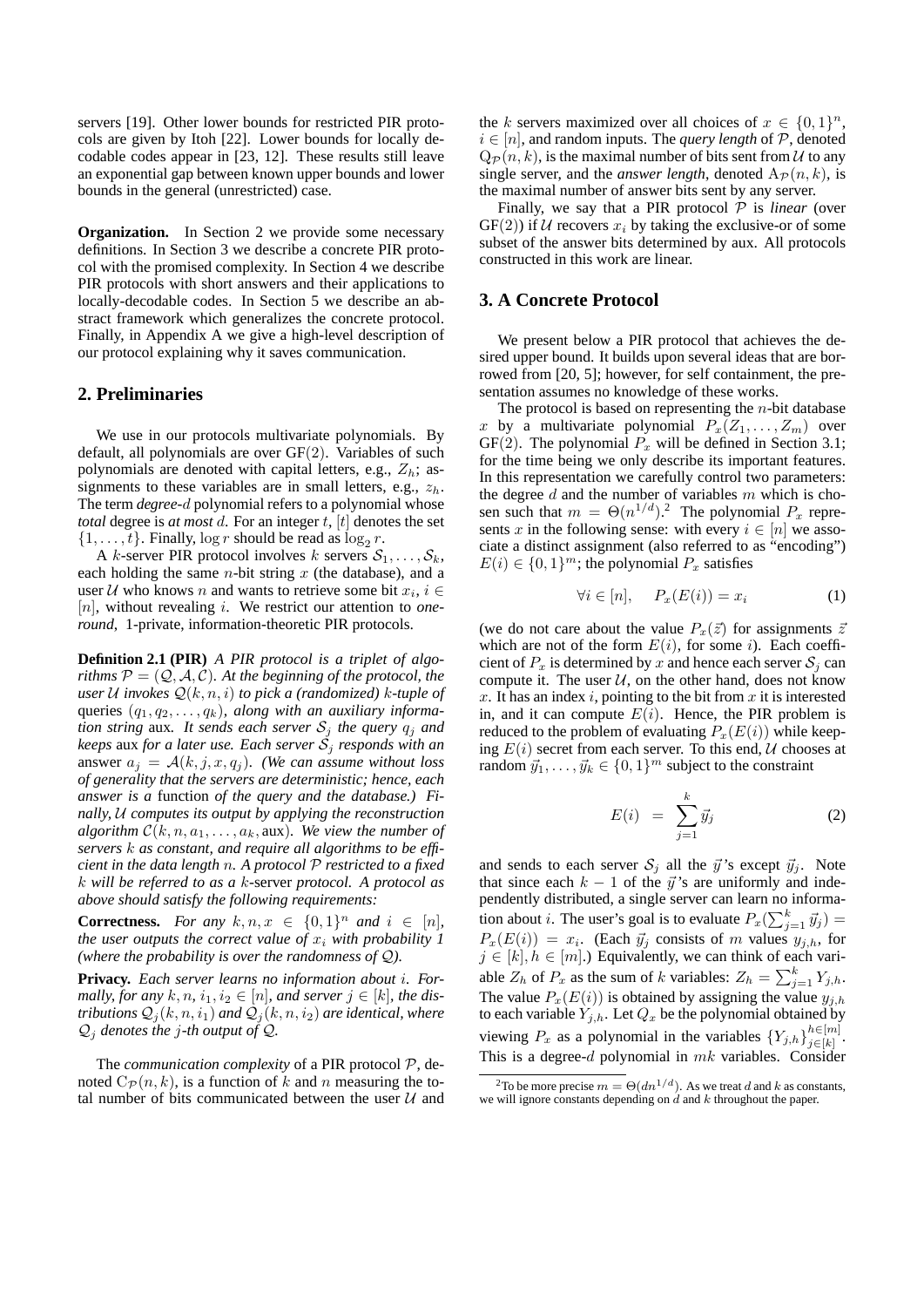a monomial  $M$  of this polynomial;  $M$  depends on at most d variables. Since each variable is known to  $k - 1$  of the servers (i.e., only one server does not know it) then there exists a server that is missing at most  $\left| d/k \right|$  of the variables of  $M$ ; we assign  $M$  to this server (if there is more than one server with this property we pick one arbitrarily).

Suppose, for the moment, that  $d = k - 1$ . In this case  $\vert d/k \vert = 0$ ; i.e., the server to which M is assigned knows the assignment  $y_{i,h}$  for all the variables  $Y_{i,h}$  in M and can actually compute the value of M. The PIR protocol therefore consists of U picking values  $\vec{y}_j$  as in (2), sending each  $\vec{y}_j$  to all servers except  $S_j$ , and each server answering  $U$  with the sum (in GF(2)) of all monomials assigned to it. By the above discussion, the sum of these answers equals  $x_i$ . The communication complexity of this protocol is  $O(m) = O(n^{1/d}) = O(n^{1/(k-1)})$  bits. More specifically, we have shown:

#### **Claim 3.1 ([13, 20, 5])** *There exists a* k*-server PIR protocol with query length*  $O(n^{1/(k-1)})$  *and answer length* 1*.*

Next, consider the case  $d = 2k - 1$ . Again, assign each monomial M to a server that misses  $\lfloor d/k \rfloor = 1$  of the variables of M. Each server  $S_i$  can therefore substitute the values for all but (at most) one of the variables of each monomial  $M$  assigned to it. After substituting these values, the sum of the monomials assigned to  $S_j$  can be expressed as a degree-1 polynomial  $P_j(\tilde{Y}_{j,1},\ldots,\tilde{Y}_{j,m})$ , whose variables  $Y_{j,1}, \ldots, Y_{j,m}$  are precisely those whose values are unknown to  $S_j$ . Note, however, that if the user could learn all polynomials  $P_j$ , then by substituting the correct values  $y_{j,h}$  for all their variables and summing up the values of the k polynomials it will get

$$
\sum_{j=1}^k P_j(y_{j,1},\ldots,y_{j,m}) = P_x(\sum_{j=1}^k \vec{y}_j) = P_x(E(i)) = x_i.
$$

The PIR protocol starts as before, but this time  $S_i$  sends the  $m + 1$  *coefficients* (a single bit each) of the degree-1 polynomial  $P_i$ . The communication complexity of this protocol is therefore still  $O(m) = O(n^{1/d})$  which, by the choice of d, equals  $O(n^{1/(2k-1)})$  bits. To summarize the discussion so far, we have shown how to obtain a PIR protocol with the best known complexity prior to the current work:

**Claim 3.2 ([1, 20, 5])** *There exists a* k*-server PIR protocol* with communication complexity  $O(n^{1/(2k-1)})$ .

Next, it is useful to note that just further increasing the value of  $d$  is of no use. While in such a case each polynomial  $P_i$  as above indeed has less variables, it is of a higher degree (i.e.,  $\left| d/k \right|$ ); hence the list of coefficients is no shorter than what we get by choosing  $d = 2k - 1$ , as above. We emphasize that the amount of information that the user needs about each polynomial  $P_i$  is very small (i.e., the value  $P_i(\vec{y}_i)$ ; however, it cannot reveal  $\vec{y}_i$  to  $S_i$  as this will expose the value  $E(i)$  and hence i.

The contribution of this paper starts with the following idea to go around the above difficulty. Suppose that we can choose the parameters in a way that each polynomial which the user wants to evaluate is known to several servers. Rather than asking the servers to send the coefficients, the user can *recursively* retrieve the value of this polynomial by using a PIR protocol among the servers sharing the polynomial. Assume that we can express

$$
P_x(\sum_{j=1}^k \vec{y}_j) = \sum_{V \subseteq [k]} P_V(z_V), \tag{3}
$$

where each polynomial  $P_V$  is known to every server in the set V, and  $z_V$  is an assignment known to the user. The polynomials  $P_V$  may have higher degree (than the degree-1 polynomials that we have in the  $d = 2k - 1$  case), yet we hope to avoid sending the list of coefficients by the servers and instead let the user get each value  $P_V(z_V)$  by applying, recursively, a PIR protocol with the servers of  $V$ . Note that the number of servers in each such  $V$  is smaller than  $k$ , which is a disadvantage compared to the number of servers that we have, say, for retrieving the value  $P<sub>x</sub>(E(i))$ . One may hope, however, that  $P_V$  will have a low degree and a small number of variables.

We do not know how to *directly* construct such polynomials (with good parameters); instead, we use a recursive PIR in the following way. Each  $P_V$  will be such that, knowing  $z_V$ , it suffices to get a small number of its coefficients in order to obtain  $P_V(z_V)$ ; the identity of these coefficients may reveal information about  $i$  and hence each coefficient will be retrieved using a PIR protocol. Before showing how to construct the polynomials  $P_V$ , we specify their properties that imply the complexity of the overall solution. We use two parameters  $\lambda$  and k'. The parameter k' is a lower bound on the size of the sets  $V$  we will use (except for the sets  $V$  of size 1 which will also be used). Each polynomial  $P_V$  consists of monomials M in which each of the |V| servers misses at most  $\lambda$  of the variables. Therefore, all but at most  $\lambda|V|$  variables of M are known to all servers in V and so after substituting the values known to all servers in V the degree of  $P_V$  will be at most  $\lambda|V|$ . The number of variables on which  $P_V$  depends is m (as in  $P_x$ ) and, in fact, the user will seek the value of  $P_V(E(i))$ . The motivation for doing so has to do with our choice of encoding  $E(\cdot)$ ; in our encoding most bits of  $E(i)$  are set to 0 and thus most monomials of  $P_V(E(i))$  are set to 0 (and so their coefficients are of no interest). The user therefore needs to retrieve only the coefficients of those monomials where all variables are set to 1. The number of these coefficients is small (at most  $2<sup>d</sup>$ ). Since  $P_V$  has  $O(m^{\lambda|V|})$  coefficients, the user can retrieve the value  $P_x(E(i))$  using  $2^d$  executions of a |V|-server PIR protocol with database of size  $O(m^{\lambda|V|}) = O(n^{\lambda|V|/d})$ .

Assuming we can indeed find such polynomials  $P_V$  with the above properties and that we have a PIR protocol  $P$  with communication complexity  $C_{\mathcal{P}}(n, k)$ , we get a protocol  $\mathcal{P}'$ with communication complexity

$$
C_{\mathcal{P}'}(n,k) \le O_k\left(n^{1/d} + \sum_{\ell=k'}^k {k \choose \ell} C_{\mathcal{P}}(n^{\lambda \ell/d}, \ell)\right). \tag{4}
$$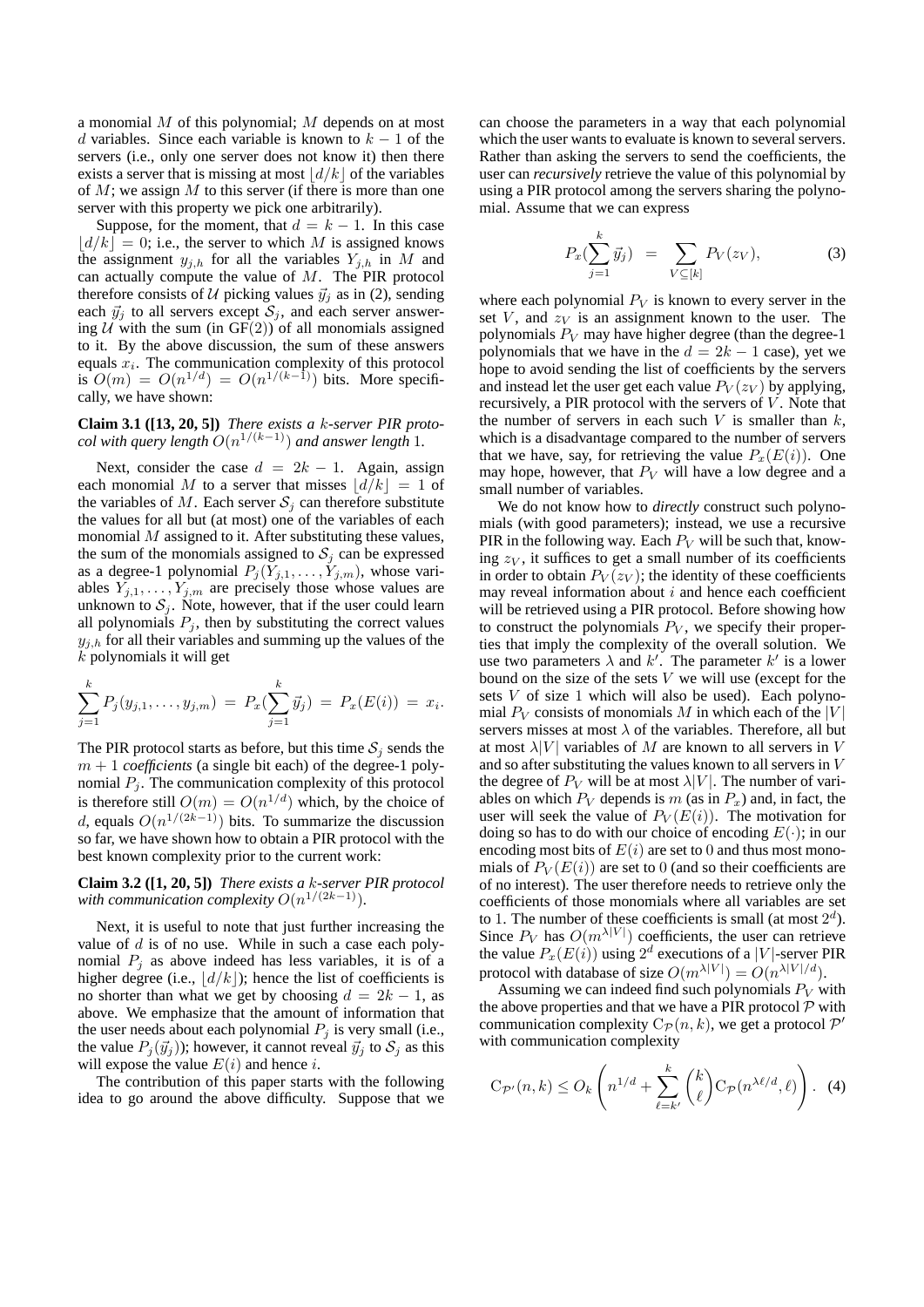(The notation  $O_k$  indicates that the constant depends on k.) An appropriate choice of parameters will ensure, in particular, that  $\lambda k/d < 1$  and so P is applied to shorter strings.

#### **3.1. Constructing the Polynomials**

To complete the description of the protocol, we provide specific implementations for the encoding  $E(\cdot)$ , the polynomials  $P_x$  and  $P_y$ , and the values  $z_y$  that together satisfy Equation (3). More precisely, we describe an encoding  $\overline{E}$ of length  $m = \Theta(n^{1/d})$ , polynomials  $P_x, P_V$  as above and polynomials  $P_i$  of degree 1, such that for every i

$$
x_i = P_x(E(i))
$$
  
= 
$$
\sum_{V \subseteq [k], |V| \ge k'} P_V(E(i)) + \sum_{j=1}^k P_j(\vec{y}_j).
$$
 (5)

(For each  $P_V$  we use  $z_V = E(i)$  and for each  $P_j$  we use  $\vec{y}_j$ .) Furthermore, each polynomial  $P_V$  can be computed from  $P_x$  and  ${\{\vec{y}_j\}}_{j \notin V}$  (this holds for  $V = \{j\}$  as well).

The construction of  $E$  and  $P_x$  proceeds as follows. Let  $E(1), \ldots, E(n)$  be *n* distinct binary vectors (strings) of length m and weight d. Such vectors exist if  $\binom{m}{d} \geq n$ , i.e.,  $m = \Theta(n^{1/d})$  variables are sufficient.<sup>3</sup> Define

$$
P_x(Z_1,\ldots,Z_m) \stackrel{\text{def}}{=} \sum_{i=1}^n x_i \prod_{E(i)_\ell=1} Z_\ell,
$$

 $(E(i))$  is the  $\ell$ th bit of  $E(i)$ ). Since each  $E(i)$  is of weight d then the degree of  $P_x$  is d. Each assignment  $E(i)$  to the variables  $Z_1, \ldots, Z_m$  satisfies exactly one monomial in  $P_x$ (whose coefficient is  $x_i$ ); thus,  $P_x(E(i)) = x_i$ .

Consider the polynomial  $Q_x(\lbrace Y_{j,h} \rbrace_{i \in [k]}^{h \in [m]}$  $\frac{h \in [m]}{j \in [k]}$ ) def  $P_x(\sum_{j=1}^k Y_{j,1}, \ldots, \sum_{j=1}^k Y_{j,m})$ . This is a polynomial with  $mk$  variables and degree d. That is,  $Q_x$  is obtained from  $P_x$  by setting  $Z_h = \sum_{j=1}^k Y_{j,h}$ . For every monomial M, consider the set  $V(M) \subseteq [k]$  that contains all servers that appear at most  $\lambda$  times in M. The first attempt to define  $P_V$  is by assigning all monomials with  $V(M) = V$ to *V* and obtaining  $P_V$  by substituting  ${\bar{y}_j}_{j \notin V}$  in these monomials. The resulting polynomial  $P_V$  has small The resulting polynomial  $P_V$  has small degree, namely  $\lambda |V|$ , and has few variables, namely  $m|V|$ . However, in this case  $P_V$  should be evaluated at the point  $\langle \vec{y}_i \rangle_{i \in V}$ ; this point may be of arbitrary weight and hence we do not know how to apply the recursion.

Before constructing the polynomials  $P_V$ , we choose the "correct" value of  $d$ , i.e., the maximal value that guarantees that for any monomial  $M$  of degree at most  $d$  either there is a server  $S_i$  that knows all but at most one variable in the monomial (in this case this monomial contributes to the corresponding  $P_j$ ), or the set  $V(M)$  has size at least  $k'$ .

**Claim 3.3** *Let*  $\lambda, k' \leq k$  *be parameters, and*  $d \leq (\lambda+1)k (\lambda - 1)k' + (\lambda - 2)$ . Furthermore, let M be a monomial *of degree at most d in the variables*  $Y_{j,h}$ *, where*  $j \in [k]$  *and*  $h \in [m]$ . Then, either there is a server that misses at most *one variable, or*  $|V(M)| \geq k'$ .

**Proof:** Assume that the claim does not hold. That is, every  $S_i$  misses at least two variables in the monomial M (i.e., at least two of the variables  ${Y_{j,h}}_{h \in [m]}$  appear in M) and at most  $k' - 1$  servers miss at most  $\lambda$  variables of  $\overrightarrow{M}$ (equivalently at least  $k - (k' - 1)$  servers miss at least  $\lambda + 1$ variables). Therefore, the number of variables in the monomial is at least  $(k - (k' - 1))(\lambda + 1) + (k' - 1) \cdot 2 \ge d + 1$ , contradicting the choice of  $d$ .  $\Box$ 

Following is the main technical claim underlying our construction.<sup>4</sup>

**Claim 3.4** *Let*  $k, \lambda, k'$  *and d be as in Claim 3.3,*  $P_x(Z_1, \ldots, Z_m)$  *a polynomial of degree at most d, and*  $\vec{z} =$  $\sum_{j=1}^{k} \vec{y}_j$ . Then, there are polynomials  $P_V(Z_1, \ldots, Z_m)$  $\overline{f}$ *for every*  $V \subseteq [k]$ *, where*  $|V| \geq k'$ *, and polynomials*  $(P_j(Z_1, \ldots, Z_m)$  *for*  $j \in [k]$ *, such that* 

- *1. Each polynomial*  $P_V$  *is of degree*  $\lambda|V|$  *and can be computed from*  $P_x$  *and*  ${\{\vec{y}_j\}}_{j \notin V}$ *;*
- *2. Each polynomial* P<sup>j</sup> *is of degree* 1 *and can be computed from*  $\overline{P_x}$  *and*  ${\{\vec{y}_j\}}_{j' \neq j}$ ;
- 3.  $P_x(\vec{z}) = \sum_{V \subseteq [k], |V| \ge k'} P_V(\vec{z}) + \sum_{j \in [k]} P_j(\vec{y}_j).$

**Proof:** It suffices to prove the claim for polynomials that consist of a single monomial (and then summing over all monomials in  $P_x$ ). Hence, consider, w.l.o.g.,  $P(Z_1, \ldots, Z_m) = Z_1 Z_2 \cdots Z_d$  (instead of  $P_x$ ). Let

$$
Q(\lbrace Y_{j,h} \rbrace_{j \in [k]}^{h \in [m]}) \stackrel{\text{def}}{=} P(\sum_{j=1}^{k} Y_{j,1}, \dots, \sum_{j=1}^{k} Y_{j,d})
$$
  

$$
= (\sum_{j=1}^{k} Y_{j,1})(\sum_{j=1}^{k} Y_{j,2}) \cdots (\sum_{j=1}^{k} Y_{j,d}).
$$

The polynomial Q has  $k^d$  monomials of degree d each. Each monomial M is of the form  $Y_{j_1,1} \cdots Y_{j_d,d}$ . Denote

$$
T(M) \stackrel{\text{def}}{=} \prod_{j_q \in V(M)} Z_q \prod_{j_q \notin V(M)} Y_{j_q,q}.
$$

Note that  $T(M)$  is expressed in terms of both Z's and Y's and it should be interpreted as follows: (a) when  $T(M)$ is part of a polynomial in  ${Y_{i,h}}$  then it should be interpreted as the polynomial obtained by substituting each  $Z_q$ with  $\sum_{j=1}^{k} Y_{j,q}$ . (b) when  $T(M)$  is part of a polynomial in  ${Z_j}$  then it should be interpreted as a single monomial of degree  $\leq \lambda |V(M)|$  whose coefficient  $\prod_{j_q \notin V(M)} Y_{j_q,q}$  is known to all servers in  $V(M)$ .

<sup>3</sup>Alternatively, one can use an encoding with strings of weight *at most*  $d$ ; however, for small values of  $d$  (e.g., constant) this yields only minor efficiency improvements. Another option is to use the encoding of [11, 20] (called E3 in [5]). This can improve the efficiency of our protocols by a factor of  $2<sup>d</sup>$  in some cases, but will further complicate the presentation.

<sup>4</sup> In the full version of this paper we will present an alternative proof of this claim based on the inclusion-exclusion principle.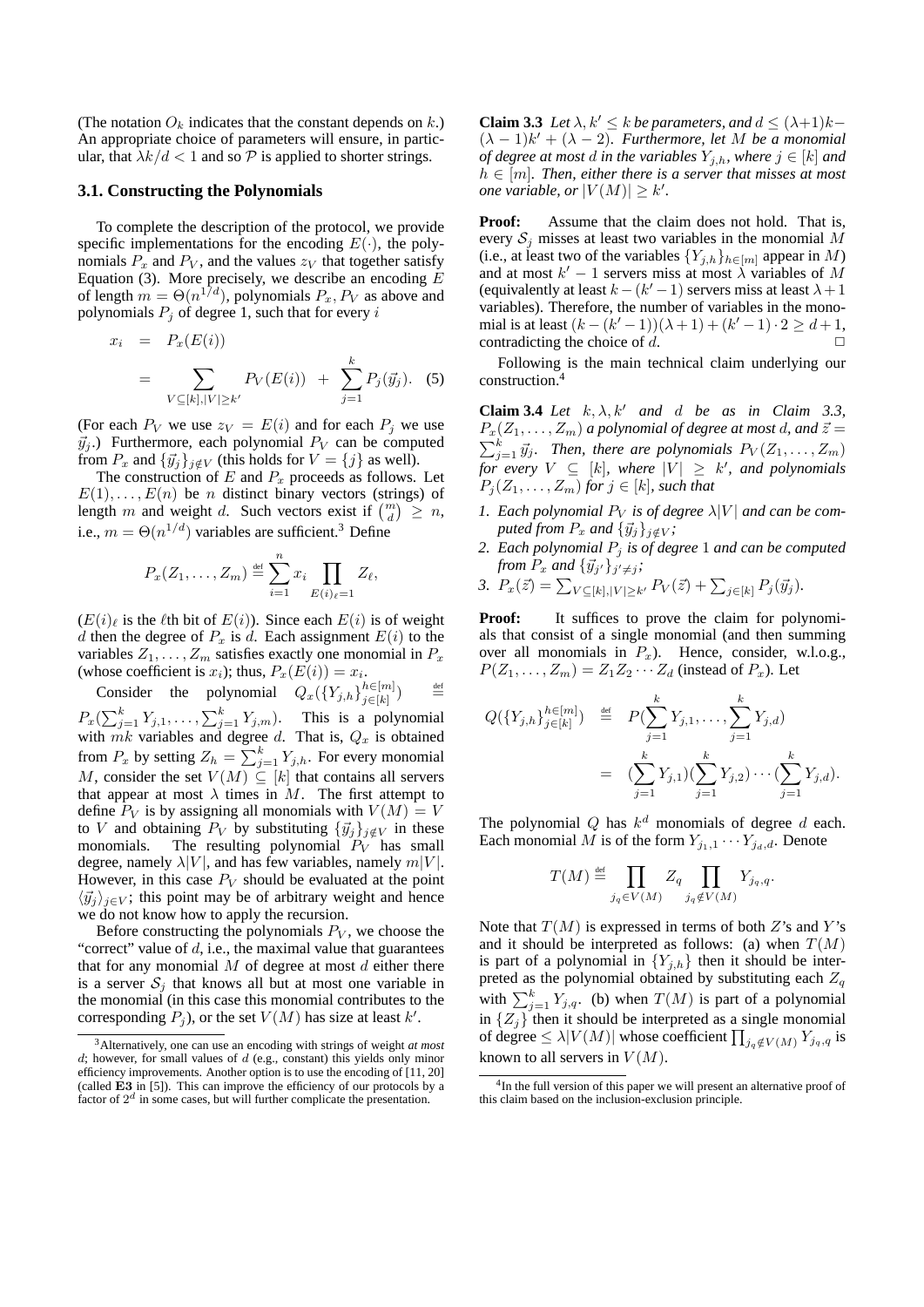Below is an algorithm to construct the polynomials  $P_V$ as in the claim. The algorithm maintains a polynomial  $Q<sup>i</sup>$ (initially  $Q' = Q$ ) with all the monomials that we need to take care of (monomials may be repeatedly taken out and inserted into  $Q'$ ). Denote by  $\delta(M)$  the number of variables  $Y_{j_q,q}$  in M with  $j_q \in V(M)$ .

- 1. Set  $Q' = Q$  and for all V set  $P_V(Z_1, \ldots, Z_m) = 0$ .
- 2. Find a set V such that  $V = V(M)$  for some monomial M (currently) in  $Q'$ , and such that  $\acute{V}$  is of the largest size among all sets  $V(M)$  for such M's. If  $|V| < k'$  then STOP.
- 3. While there is a monomial M s.t.  $V(M) = V$ : • among these M's pick M that maximizes  $\delta(M)$ ; • add  $T(M)$  to  $P_V$ , set  $Q' = Q' - T(M)$ .
- 4. GOTO 2.

To argue the correctness of the algorithm, view any  $T(M)$ added to  $P_V$  in Step 3 as a sum of  $k^{\delta(M)}$  monomials in the  ${Y_{i,h}}$  variables. Clearly, the  $P_V$ 's are of the desired degree and their sum evaluated at  $\vec{z}$  is  $\vec{P}(\vec{z}) - Q'(\vec{z})$  (for  $Q'$  that the algorithm halts with). We need to argue that the algorithm halts.

We say that two monomials  $M_1 = Y_{j_1,1} \cdots Y_{j_d,d}$  and  $M_2 = Y_{j'_1,1} \cdots Y_{j'_d,d}$  are equivalent (with respect to  $W \subseteq$ [k]) if (a)  $V(M_1) = V(M_2) = W$ ; and (b) for each index  $q \in [d]$  either  $j_q$ ,  $j_q$  are both in W or  $j_q = j_q$  (i.e., the same variable  $Y_{j_q,q}$  appears in both monomials). Note that this is an equivalence relation and denote  $M_1 \equiv M_2$ .

Let  $M_1$  be a monomial of  $T(M)$  and note the following observations about its structure. **(i)**  $V(M_1) \subseteq V(M)$  (any server not in  $V(M) = V$ , i.e., one that appears more than  $\lambda$  times in M, appears at least the same number of times in  $M_1$ , by definition of  $T(M)$ ). **(ii)**  $\delta(M_1) \leq \delta(M)$  (any variable that does not contribute to  $\delta(M)$  does not contribute to  $\delta(M_1)$  either). **(iii)** if  $V(M_1) = V(M)$  and  $\delta(M_1) = \delta(M)$ then, by definition,  $M_1 \equiv M$ . **(iv)** if  $M_2 \equiv M_1$  (with respect to some W) then  $M_2$  must also be in  $T(M)$  (by (i),  $\overline{W} \subseteq V(M)$ ). It follows that if  $M_1 \equiv M_2$  then, at any time during the algorithm, they are either both in  $Q'$  or both are not in  $\ddot{Q}$ . This is because it is true at the beginning (all the  $k^d$  monomials of the form  $Y_{j_1,1} \cdots Y_{j_d,d}$  are in  $Q' = Q$ ) and whenever Q' is modified by subtracting  $T(M)$  for some monomial M then if, say,  $M_1$  is in  $T(M)$  then so is  $M_2$  and vice versa.

Using the above observations, we now argue the halting of the algorithm. The idea is that, even though new monomials may be added to  $Q'$  when subtracting  $T(M)$  in Step 3, such monomials M' either have smaller  $V(M')$  or smaller  $\delta(M')$  and hence we always make progress. This is because in each application of Step 3 we pick M that maximizes  $V(M)$  and among those one that maximizes  $\delta(M)$ . The monomials added to  $Q'$ , when subtracting  $T(M)$  satisfy either (a)  $V(M') \subset V(M)$  – in which case it will be dealt in future application of Step 2 if it will still exist; or (b)  $V(M') = V(M)$  but  $\delta(M') < \delta(M)$  – in which case it will be dealt in future application of Step 3 if it will still exist; or (c)  $V(M') = V(M)$  and  $\delta(M') = \delta(M)$  – in which

case if M is in Q' so is M' and when subtracting  $T(M)$  we eliminate both. Once we finish the construction of  $P_V$  we do not return to this V anymore.

When the algorithm halts there is no  $M$  in  $Q'$  for which  $|V(M)| \geq k'$ . By Claim 3.3 and the choice of d, in such a case for each of these monomials there is at least one  $S_i$ missing at most one variable (from  ${Y_{j,h}}_{h \in [m]}$ ). Each such M is now added to a corresponding  $P_j$ . Hence, the claim follows.  $\Box$ 

Note that, in spite of the recursion, the resulting protocol can still be implemented as a one-round PIR protocol. The indices of the bits that the user needs in the recursive calls are determined by  $E(i)$ . Thus, in the first round, when the user sends its query for  $i$ , it can also send its queries for the indices that it needs from every set  $V$ . The properties of this protocol are summarized by the next theorem.

**Theorem 3.5** *Suppose there is a PIR protocol* P *with communication complexity*  $C_{\mathcal{P}}(n, k)$ *. Let*  $d, \lambda, k'$  *be positive* integers (which may depend on k) such that  $k' < k$  and  $d \leq (\lambda + 1)k - (\lambda - 1)k' + (\lambda - 2)$ . Then there is a PIR protocol  $P'$  with communication complexity

$$
C_{\mathcal{P}'}(n,k) = O_k\left(n^{1/d} + \sum_{\ell=k'}^k {k \choose \ell} C_{\mathcal{P}}(n^{\lambda \ell/d}, \ell)\right).
$$
 (6)

**Remark 3.6** For all PIR protocols from the literature (including the current work)  $C_{\mathcal{P}}(n^{\lambda \ell/d}, \ell) =$  $O(C_{\mathcal{P}}(n^{\lambda k'/d}, k'))$  for  $\ell \geq k'$ . Thus, the sum in Eq. (6) is dominated by its first term.

**Example 3.7** *We demonstrate how to get the first two improved protocols from Figure 1. In the 3-server case, we* set  $\lambda = k' = 2$  and  $d = 7$ . By using a 2-server protocol with complexity  $O(n^{1/3})$  (see Claim 3.2) the communica*tion complexity is*  $O(n^{1/7} + (n^{4/7})^{1/3}) = O(n^{4/21})$ *. In the* 4*-server case we can rely on the above protocol and use*  $\lambda = 2, k' = 3$ , and  $d = 9$  to obtain communication com*plexity of*  $O(n^{1/9} + (n^{6/9})^{4/21}) = O(n^{8/63})$ *.* 

## **3.2. Analysis of the Protocol**

The above discussion yields a recursive complexity analysis. Below we get a specific bound by choosing appropriate parameters. This analysis is somewhat crude and is mainly intended for large values of  $k$  (which are still viewed as constants). For small values of  $k$ , one should be more careful; e.g., the results specified in Figure 1 are derived by choosing optimal values for the parameters.

**Lemma 3.8** *For every positive integer* i *there is a PIR protocol*  $P_i$  *such that*  $C_{P_i}(n,k) = O_k(n^{2/(ik)})$  *for every constant*  $k \geq (i-1)!$ *.* 

**Proof:** By induction. The first nontrivial case is  $i =$ 3, in which the lemma follows from Claim 3.2. For the induction step, suppose that  $i \geq 3$  and there exists a PIR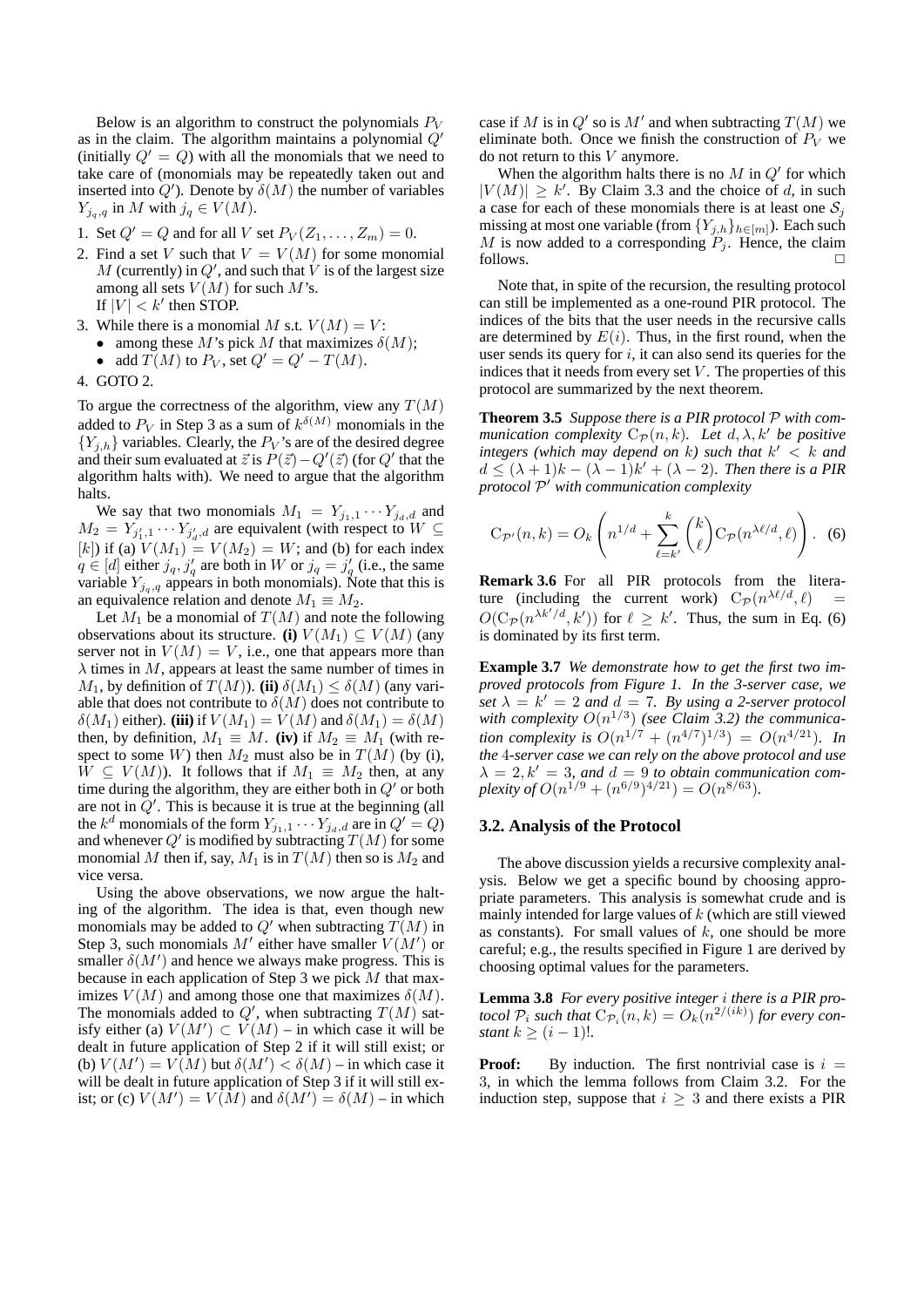protocol  $P_i$  such that  $C_{\mathcal{P}_i}(n,k) = O_k(n^{2/(ik)})$  for every  $k \geq (i-1)!$ . Using Theorem 3.5 we construct  $\mathcal{P}_{i+1}$  such that  $\hat{\mathbf{C}}_{\mathcal{P}_{i+1}}(n,k) = O_k(n^{2/((i+1)k)})$  for every  $k \geq i!$ . Let  $k' = \lfloor \frac{k}{i} \rfloor \ge (i-1)!, \lambda = \lceil \frac{i}{2} \rceil$  (in particular,  $\lambda \ge 2$ ), and  $d = (\lambda+1)\overline{k} - (\lambda-1)\overline{k}' \leq (\lambda+1)\overline{k} - (\lambda-1)\overline{k}' + (\lambda-2)$ , as required to apply Theorem 3.5. Note that  $C_{\mathcal{P}_i}(n^{\lambda \ell/d}, \ell) =$  $O_k(n^{2\lambda/(id)})$  for every  $\ell \geq k'$ . Thus, to complete the proof it suffices to prove that  $2\lambda/(id) \leq 2/((i+1)k)$ :

$$
\frac{\lambda}{id} \leq \frac{\lambda}{i((\lambda+1)k - (\lambda-1)k/i)} = \frac{\lambda}{k(\lambda i + (i-\lambda+1))}
$$
  

$$
\leq \frac{\lambda}{k(\lambda i + \lambda)} = \frac{1}{k(i+1)},
$$

where the first inequality is by the choice of  $d$  and  $k'$  and the last inequality is by the choice of  $\lambda$ .

**Corollary 3.9** *There exists a PIR protocol* P *such that*  $C_{\mathcal{P}}(n,k) = O_k(n^{2\log\log k/(k\log k)})$  *for every*  $k \geq 3$ *.* 

**Proof:** For  $k \geq 3$  the protocol  $P$  executes the protocol  $P_i$  promised by Lemma 3.8, where  $i = \lceil \log k / \log \log k \rceil$ . Then,  $(i - 1)! \le (i - 1)^{i-1} \le \log k^{\log k / \log \log k} = k$ , and  $C_{\mathcal{P}}(n,k) = C_{\mathcal{P}_i}(n,k) = O_k(n^{2\log\log k/(k\log k)}).$ 

In the full version of the paper we will show that the above analysis is essentially optimal. This is not to say that there are no other protocols that can do better; it only says that within the freedom that our protocol has in choosing the parameters  $\lambda$  and  $k'$ , the above choice, that achieves complexity of  $n^{O(\log \log k/(k \log k))}$ , is essentially the best.

## **4. PIR Protocols with Short Answers and Locally Decodable Codes**

In this section we obtain efficient PIR protocols in which the answer of each server consists of a single bit; we refer to such protocols as "binary protocols." We start by noting that the protocols from the previous section can be transformed in a *generic* way to binary protocols with related complexity. Specifically, given any *linear* k-server PIR protocol in which the total communication with each server is  $c(n)$ , it is possible to construct a  $2k$ -server binary protocol with query length  $c(n)$  [18].<sup>5</sup> Thus, there is a binary k-server PIR protocol with query length  $n^{O(\log \log k/(k \log k))}$ . Below is a direct construction which improves the constants in the above exponent. In particular, while the generic transformation improves over the best previously known *binary* protocols only for  $k > 6$ , the following direct construction gives the first improvement when  $k = 4$ .

**Theorem 4.1** *Suppose there is a PIR protocol* P *with query length*  $Q_{\mathcal{P}}(n,k)$  *and answer length*  $A_{\mathcal{P}}(n,k)$ *. Let*  $d, \lambda, k'$ *be positive integers (which may depend on* k*) such that* k <sup>0</sup> < k and  $d \leq (\lambda + 1)k - \lambda k' + (\lambda - 1)$ *. Then there is a PIR protocol* P <sup>0</sup> *with query length*

$$
Q_{\mathcal{P}'}(n,k) = O_k\left(n^{1/d} + \sum_{\ell=k'}^{k} Q_{\mathcal{P}}(n^{\lambda \ell/d}, \ell)\right) \quad (7)
$$

and answer length  $O_k(\sum_{\ell = k'}^k \mathrm{A}_{\mathcal{P}}(n^{\lambda \ell/d}, \ell)).$  Furthermore, *if* P is binary and linear then there is a binary linear P' with *query length as above.*

For lack of space, we only sketch the proof. The condition  $d \leq (\lambda + 1)k - \lambda k' + \lambda - 1$  guarantees that in every monomial M, either  $V(M) \geq k'$  or there is a server that knows *all* variables in the monomial. This allows to obtain a stronger variant of Claim 3.4 where the polynomials  $P_i$ are of degree 0. Thus, it suffices for each server to send one bit to the user in addition to the answers in the recursive calls. In the linear binary case, it suffices to send to the user the exclusive-or of the additional bit and the answer bits from the recursive calls.

**Example 4.2** *We illustrate the use of Theorem 4.1 for obtaining the first two improvements over previous protocols.* As a basis we can use the case  $k = 3$ , for which the *best known binary protocol has query length* O(n 1/2 ) *(see Claim 3.1). For*  $k = 4$  *we let*  $\lambda = 1, k' = 3$ *, and* d = 5*, and get a* 4*-server binary protocol with query length*  $O(n^{1/5} + (n^{3/5})^{1/2}) = O(n^{3/10})$ . In the 5-server case we *let*  $\lambda = 1, k' = 4, d = 6$  *and get a binary protocol with* query length  $O(n^{1/5})$ .

**Application to locally decodable codes.** A binary code  $C: \{0,1\}^n \rightarrow \{0,1\}^m$  is said to be  $(k, \delta, \rho)$ *-locally decodable* if every bit  $x_i$  of x can be decoded from  $y = C(x)$ with success probability  $\geq 1/2 + \rho$  by reading k (randomly chosen) bits of y, even if up to a  $\delta$ -fraction of y was adversarially corrupted. A k*-query binary locally-decodable code* is a family of  $(k, \delta(n), \rho(n))$ -locally decodable codes  $C_n: \{0,1\}^n \to \{0,1\}^{m(n)}$  such that  $\delta(n)$ ,  $\rho(n)$  are lower bounded by some positive constant, independent of  $n$ .

Given a binary *k*-server PIR protocol with query length  $c(n)$ , it is possible to construct a k-query binary locallydecodable code of length  $O(k2^{c(n)})$  [23]. If the query to each server is uniformly distributed over its domain, as is the case for the protocols we obtain, the encoding of a string  $x \in \{0,1\}^n$  can be defined as the concatenation of the servers' answers to all possible queries, i.e.,  $A(k, j, x, q)$ for all  $j \in [k]$  and all queries q. Thus, we have:

**Corollary 4.3** *There is a constant* c *such that for every* k *there is a* k*-query binary locally-decodable code of length*  $O(2^{n^{c \log \log k/(k \log k)}}).$ 

<sup>&</sup>lt;sup>5</sup>It is easy to verify that the protocols constructed in the previous section are in fact linear. The transformation to a binary protocol may proceed as follows. The user generates queries  $q_1, \ldots, q_k$  as in the original protocol and sends each  $q_j$  to both  $S_j$  and  $S_{k+j}$ ; each of them generates the corresponding answer  $a_j$  but does not send it back. Instead, the user privately retrieves the exclusive-or of the bits that it needs from  $a_i$  using the following procedure. The user needs to learn the inner product  $(in GF(2))$ of  $a_j$  with some vector  $b_j$  it knows. To this end it sends a random vector  $r_j$ of length  $|a_j|$  to  $S_j$  and  $r_{j+k} = r_j - b_j$  to  $S_{j+k}$ . Each of the two servers replies with the inner product of  $a_j$  and the received vector, allowing the user to recover  $\langle b_j, a_j \rangle$  by adding (in GF(2)) the two received bits.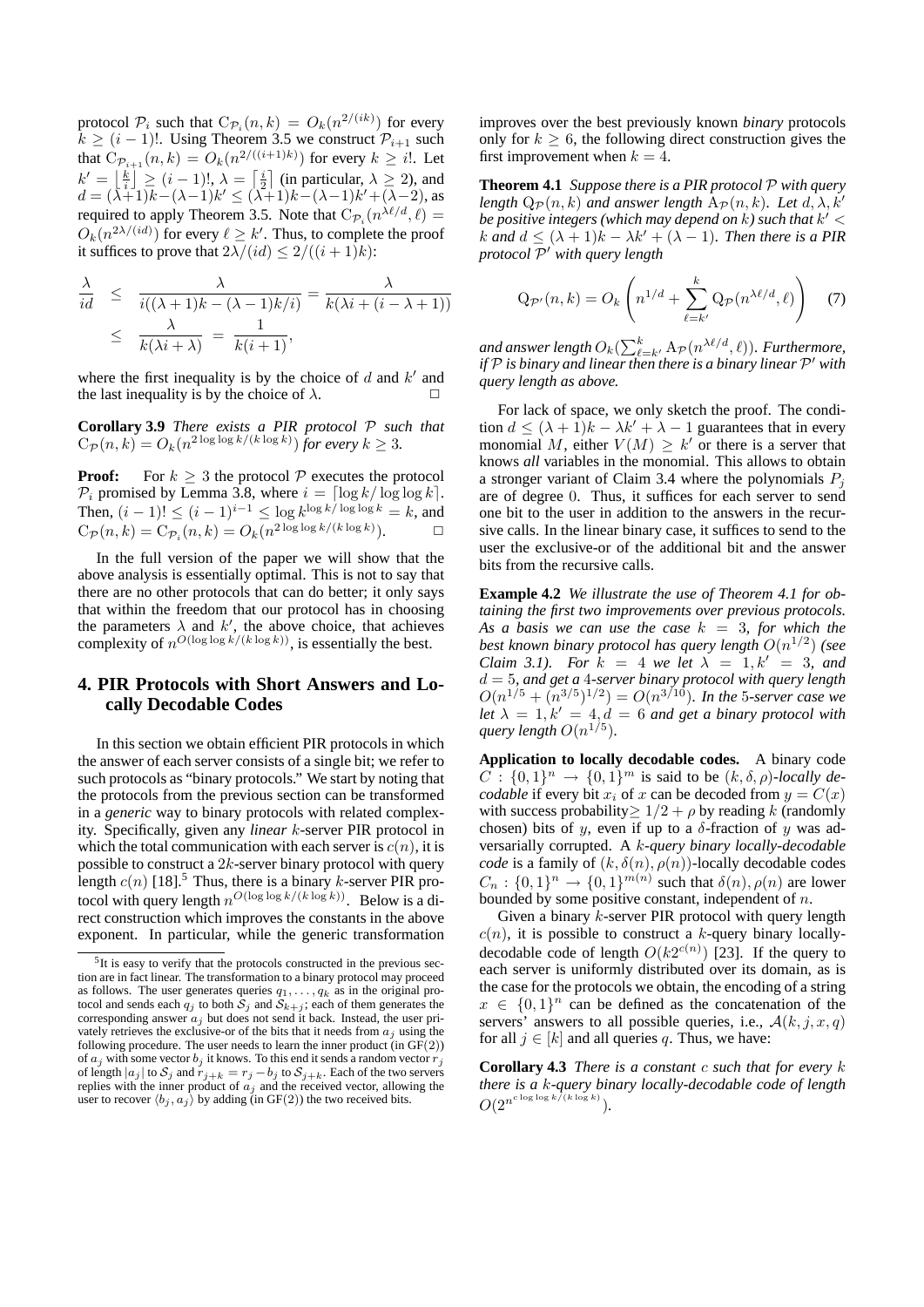## **5. An Abstract Framework**

In this section we describe an abstract framework which generalizes the specific protocol from Section 3 and captures the scope of the underlying technique. We start by formulating a general linear algebra problem that lies in the core of Claim 3.4.

Fix some field F (where  $F = GF(2)$  by default), and consider the linear space of polynomials over  $F$  in the  $dk$ variables  $Y_{j,h}$ , where  $j \in [k], h \in [d]$ . In fact, we will only be interested in the subspace spanned by the  $k^d$  monomials of the form  $Y_{j_1,1}Y_{j_2,2} \cdots Y_{j_d,d}$ , for  $j_1, \ldots, j_d \in [k]$ .

We use  $Z_h$  as an abbreviation for the sum  $\sum_{j=1}^k Y_{j,h}$ . Following the terminology from [20], a *block* is a polynomial which can be expressed as a product of sums  $Z_h$  and variables  $Y_{i,h}$ . For example, every  $T(M)$  from the proof of Claim  $3.4$  is a block. Note that if b is a block, then its representation as such a product must be unique, and must involve each index  $h \in [d]$  exactly once. With each block b, let  $\delta(b)$  denote the number of sums  $Z_h$  in b, and  $V(b)$  denote the set of indices  $j \in [k]$  which *do not* occur (in variables  $Y_{j,h}$ ) in the representation of b. For instance, if  $d = 5, k = 5$ , and  $b = Z_1 Y_{5,2} Y_{5,3} Z_4 Y_{2,5}$  then  $\delta(b) = 2$  (since  $Z_1, Z_4$  are the sums occurring in b) and  $V(b) = \{1, 3, 4\}$ . In the context of the PIR application, the block b will be used by the servers in  $V(b)$  to construct a polynomial of degree  $\delta(b)$  in the variables  $Z_1, \ldots, Z_m$ .

We now define a key property of sets of blocks, generalizing a corresponding notion from [20].

**Definition 5.1** *Let* B *be a set of blocks with parameters* d, k*. We say that* B *is* spanning *if the blocks in* B*, viewed* as polynomials in the  $dk$  *variables*  $Y_{j,h}$ *, span the block*  $Z_1Z_2 \cdots Z_d$ . Denote by  $\Delta_{d,k}$  the class of spanning block *sets* B *with parameters* d, k*.*

**Example 5.2** *Let*  $d = k = 2$ *. The block set*  ${Y_{1,1}Y_{1,2}}$ ,  $Z_1Y_{2,2}, Y_{2,1}Y_{1,2}$  *is spanning. On the other hand, it is easy to verify that block set*  $\mathcal{B} = \{Y_{1,1}Z_2, Z_1Y_{2,2}, Y_{2,1}Y_{1,2}\}$  *is not spanning, i.e.* B *does not span the block*  $Z_1Z_2$ *, although each of the four monomials in*  $Z_1Z_2$  *is involved in some block in* B*.*

**Example 5.3** *If*  $d = 2k - 1$ *, then the set of all blocks b such that*  $\delta(b) \leq 1$  *and*  $|V(b)| \geq 1$  *is spanning. This set of blocks is used in [20] to construct a PIR protocol with*  $\sum_{k=1}^{\infty}$  *communication complexity*  $O(k^3 n^{1/(2k-1)})$ .

The following set of blocks corresponds to Claim 3.4.

**Example 5.4** *Let*  $k, \lambda, k', d$ , *be as in Claim 3.3. Then the following set* B *is spanning.* B *includes: (1) every block* b *such that*  $\delta(b) \leq 1$  *and*  $|V(b)| \geq 1$ *; (2) every block b such that*  $k' \leq |V(b)|$ ,  $\delta(b) \leq \lambda |V(b)|$ , and each  $j \in [k] \setminus V(b)$ *occurs in* b *more than* λ *times.*

Generalizing Theorem 3.5, it is possible to use any spanning block set  $\beta$  for reducing k-server PIR to instances of PIR with a smaller number of servers. This is formalized by the following theorem.

**Theorem 5.5** *Suppose there is a PIR protocol* P *with communication complexity*  $C_{\mathcal{P}}(n, k)$ *. Then, for any*  $d = d(k)$ *and a spanning block set*  $\mathcal{B} = \mathcal{B}(d, k) \in \Delta_{d,k}$  *there is a* PIR protocol  $\overline{P}'$  with communication complexity

$$
C_{\mathcal{P}'}(n,k) = O_k\left(n^{1/d} + \sum_{b \in \mathcal{B}} C_{\mathcal{P}}(n^{\delta(b)/d}, |V(b)|)\right).
$$

We note that Theorem 5.5 gives, in a sense, a closedform expression for the best communication complexity attainable by the current approach. The main difficulty, however, is in finding appropriate choices for the spanning block set  $\beta$  that optimize the overall complexity. We do not know if, using Theorem 5.5, it is possible to construct a protocol whose complexity is significantly better than the protocol presented in Corollary 3.9. In the full version of the paper we will show that, using Theorem 5.5, one cannot construct a protocol whose complexity is better than  $O(n^{1/k^2})$ .

**Acknowledgments.** We thank Enav Weinreb for valuable comments on earlier drafts of this paper. We also thank Don Coppersmith for a helpful discussion.

## **References**

- [1] A. Ambainis. Upper bound on the communication complexity of private information retrieval. In *24th ICALP*, *LNCS* 1256, pp. 401– 407, 1997.
- [2] L. Babai, P. G. Kimmel, and S. V. Lokam. Simultaneous messages vs. communication. In *STACS '95*, *LNCS* 999, pp. 361–372, 1995.
- [3] D. Beaver and J. Feigenbaum. Hiding instances in multioracle queries. In *STACS '90*, vol. 415 of *LNCS*, pp. 37–48, 1990.
- [4] D. Beaver, J. Feigenbaum, J. Kilian, and P. Rogaway. Locally random reductions: Improvements and applications. *J. of Cryptology*, 10(1):17–36, 1997.
- [5] A. Beimel and Y. Ishai. Information-theoretic private information retrieval: A unified construction. In *28th ICALP*, vol. 2076 of *LNCS*, pp. 912–926, 2001.
- [6] A. Beimel, Y. Ishai, and T. Malkin. Reducing the servers' computation in private information retrieval: PIR with preprocessing. In *CRYPTO 2000*, vol. 1880 of *LNCS*, pp. 56–74, 2000.
- [7] A. Beimel and Y. Stahl. Robust information-theoretic private information retrieval. *3rd Conf. on Security in Commun. Networks*, 2002.
- [8] C. Cachin, S. Micali, and M. Stadler. Computationally private information retrieval with polylogarithmic communication. In *EURO-CRYPT '99*, vol. 1592 of *LNCS*, pp. 402–414, 1999.
- [9] R. Canetti, Y. Ishai, R. Kumar, M. K. Reiter, R. Rubinfeld, and R. N. Wright. Selective private function evaluation with applications to private statistics. In *20th PODC*, pp. 293 – 304, 2001.
- [10] B. Chor and N. Gilboa. Computationally private information retrieval. In *29th STOC*, pp. 304–313, 1997.
- [11] B. Chor, O. Goldreich, E. Kushilevitz, and M. Sudan. Private information retrieval. *J. of the ACM*, 45:965–981, 1998.
- [12] A. Deshpande, R. Jain, T Kavita, V. Lokam, and J. Radhakrishnan. Better lower bounds for locally decodable codes. In *16th CCC*, pp. 184–193, 2002.
- [13] G. Di-Crescenzo, Y. Ishai, and R. Ostrovsky. Universal serviceproviders for private information retrieval. *J. of Cryptology*,  $14(1)$ : 37-74, 2001.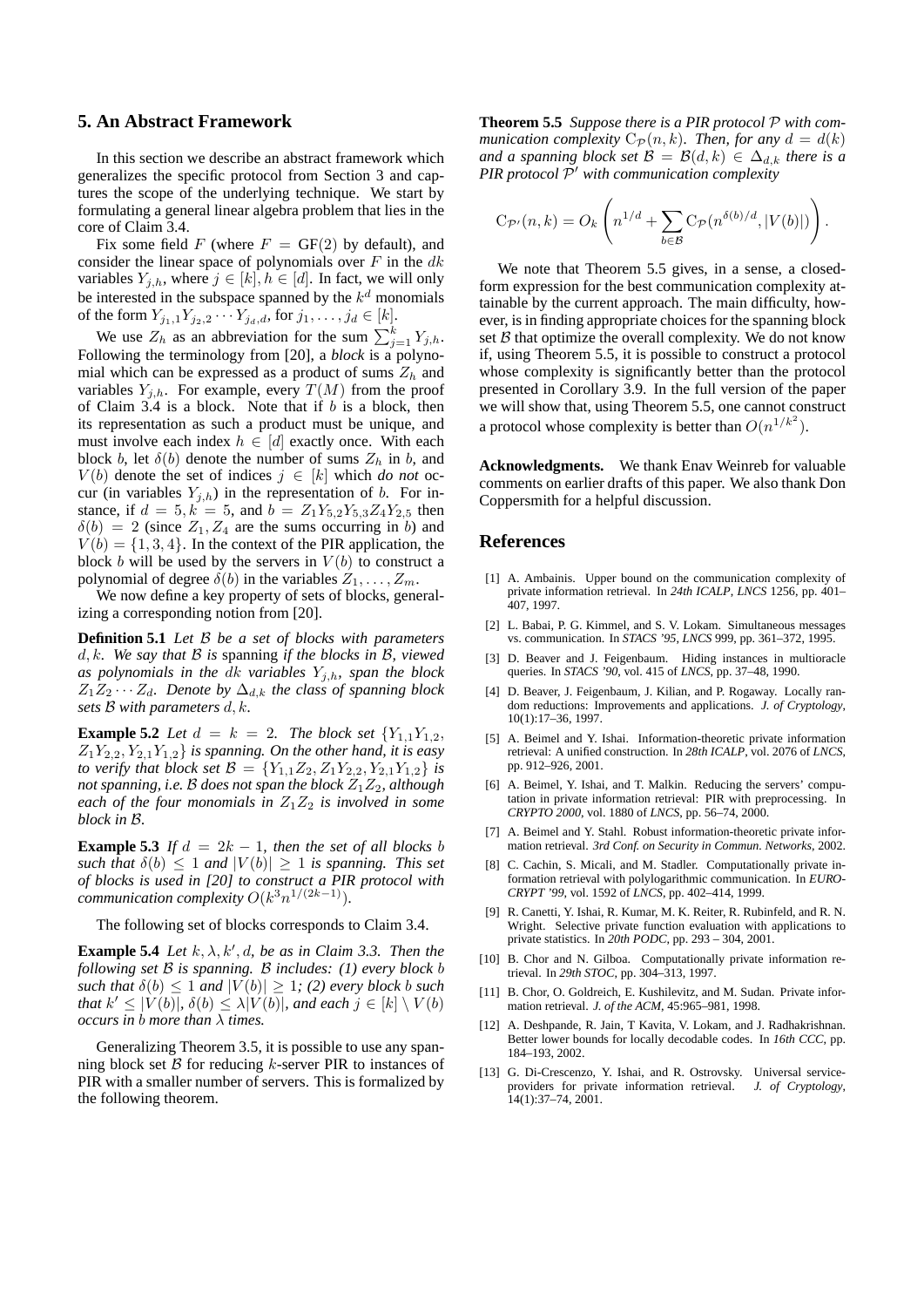- [14] G. Di-Crescenzo, T. Malkin, and R. Ostrovsky. Single-database private information retrieval implies oblivious transfer. In *EUROCRYPT 2000*, vol. 1807 of *LNCS*, pp. 122–138, 2000.
- [15] J. Feigenbaum, Y. Ishai, T. Malkin, K. Nissim, M. J. Strauss, and R. N. Wright. Secure multiparty computation of approximations. In *28th ICALP*, vol. 2076 of *LNCS*, pp. 927–938, 2001.
- [16] Y. Gertner, S. Goldwasser, and T. Malkin. A random server model for private information retrieval. In *RANDOM '98*, vol. 1518 of *LNCS*, pp. 200–217, 1998.
- [17] Y. Gertner, Y. Ishai, E. Kushilevitz, and T. Malkin. Protecting data privacy in private information retrieval schemes. *JCSS*, 60(3):592– 629, 2000.
- [18] O. Goldreich. Personal communication, 2000.
- [19] O. Goldreich, H. Karloff, L. Schulman, and L. Trevisan. Lower bounds for linear locally decodable codes and PIR. In *16th CCC*, pp. 175 – 183, 2002.
- [20] Y. Ishai and E. Kushilevitz. Improved upper bounds on information theoretic private information retrieval. *31st STOC*, pp. 79 – 88, 1999.
- [21] T. Itoh. Efficient private information retrieval. *IEICE Trans. Fund. of Electronics, Commun. and Comp. Sci.*, E82-A(1):11–20, 1999.
- [22] T. Itoh. On lower bounds for the communication complexity of private information retrieval. *IEICE Trans. Fund. of Electronics, Commun. and Comp. Sci.*, E84-A(1):157–164, 2001.
- [23] J. Katz and L. Trevisan. On the efficiency of local decoding procedures for error-correcting codes. In *32nd STOC*, pp. 80–86, 2000.
- [24] A. Kiayias and M. Yung. Secure games with polynomial expressions. In *28th ICALP*, vol. 2076 of *LNCS*, pp. 939–950, 2001.
- [25] E. Kushilevitz and R. Ostrovsky. Replication is not needed: Single database, computationally-private information retrieval. In *38th FOCS*, pp. 364–373, 1997.
- [26] E. Kushilevitz and R. Ostrovsky. One-way trapdoor permutations are sufficient for single-database computationally-private information retrieval. In *EUROCRYPT 2000*, *LNCS* 1807, pp. 104–121, 2000.
- [27] E. Mann. Private access to distributed information. Master's thesis, Technion, 1998.
- [28] M. Naor and K. Nissim. Communication preserving protocols for secure function evaluation. In *33th STOC*, 2001.
- [29] M. Naor and B. Pinkas. Oblivious transfer and polynomial evaluation. In *31st STOC*, pp. 245–254, 1999.
- [30] R. Ostrovsky and V. Shoup. Private information storage. In *29th STOC*, pp. 294–303, 1997.
- [31] J. F. Raymond. Private information retrieval: Improved upper bound, extension and applications. Master's thesis, McGill University, 2000.
- [32] J. P. Stern. A new and efficient all-or-nothing disclosure of secrets protocol. In *ASIACRYPT '98*, vol. 1514 of *LNCS*, pp. 357–371, 1998.

## **A. A High-Level View: Replication vs. Degree**

In this appendix we try to explain where the improvement over previous protocols comes from. The recursive formulation of our protocol, as well as the various technicalities involved in its implementation and analysis, make it somewhat difficult to trace the actual source for improvement. The following overview of our approach attempts to give a fairly accurate intuition as to *how* and *why* it works, while ignoring some details or difficulties that are dealt with in the technical sections.

A key technique in previous solutions, as well as in ours, is an *arithmetization* of the PIR problem. Using a polynomial representation for the database  $x$ , the user's goal is reduced to evaluating a multivariate polynomial  $P(\vec{Z})$ , known to all  $k$  servers, on some point  $\vec{z}$  determined by its retrieval index  $i$ .<sup>6</sup> This task should be achieved while hiding  $\vec{z}$  from each server. There are three parameters associated with the above problem: (1) the *number of variables* in P, denoted by m; (2) the *degree* of P, denoted by d; and (3) the *replication* amount  $k$ , i.e., the number of servers to which the polynomial  $P$  is known. The first two parameters determine the *description size* of P, which is  $\Theta(m^d)$  when d is constant. Using an appropriate polynomial representation, the database size  $n$  is roughly equal to the description size of P, i.e.  $n = \Theta(m^d)$ .

A first observation is that if we manage to reduce the degree of  $P$  by a factor of  $c$  (without changing the number of variables  $m$  by much), the new description size will be roughly the c*-th root* of the original one. The new polynomial can be communicated to the user using only  $O(n^{1/c})$ communication bits. We therefore try to reduce the degree of P, possibly updating the evaluation point  $\vec{z}$ , without revealing  $\vec{z}$  to any server. In what follows we first describe the previous approach for achieving this goal, following [2, 5], and then explain where we depart from this approach.

A degree reduction as above is achieved as follows. The user picks random points  $\vec{y}_1, \dots, \vec{y}_k \in F^m$  subject to the condition  $\vec{y}_1 + \ldots + \vec{y}_k = \vec{z}$ , and sends each server  $S_j$  a query consisting of all  $k$  points *except*  $\vec{y}_i$ . The intuition for this step is that it provides maximal redundancy subject to the requirement of hiding  $\vec{z}$ . Note that the cost of this step is dominated by  $m = O(n^{1/d})$ . Thus, for the total communication complexity to be small, the initial representation degree d must be large.

The next step is to express the desired value  $P(\vec{z})$  as the value of the polynomial  $Q(\vec{Y}_1, \ldots, \vec{Y}_k) \stackrel{\text{def}}{=} P(\vec{Y}_1 + \ldots + \vec{Y}_k)$ at the point  $({\vec{y}}_1, \ldots, {\vec{y}}_k)$ . The advantage of switching to this new representation is that the value assigned to each of its variables is known to *almost all* servers (in contrast to the original polynomial  $P(\vec{Z})$ , whose values  $\vec{z}$  are completely unknown to the servers and should remain so).

To make use of this advantage, we write  $Q$  as a sum of monomials. Every such monomial is a product of  $d$  variables. Each variable is missed by exactly one out of the  $k$ servers; hence, for the d variables involved in a given monomial there must be *at least one* server which misses *at most*  $d/k$  values of these variables. We now assign each monomial to one of the servers corresponding to this monomial, and let each server substitute specific values for all of the variables it knows in each of the monomials assigned to it. After this step, each server holds a polynomial  $P_j$  in its *unknown* variables  $\vec{Y}_j$ , such that the degree of  $P_j$  is at most  $d/k$  and  $\sum_{j=1}^{k} P_j(\vec{y}_j) = P(\vec{z})$ . Thus, we can complete the protocol by letting each server j send to the user a *descrip-*

<sup>6</sup>Here and in the following all polynomials are assumed to be over a finite field, which is taken to be  $GF(2)$  by default.